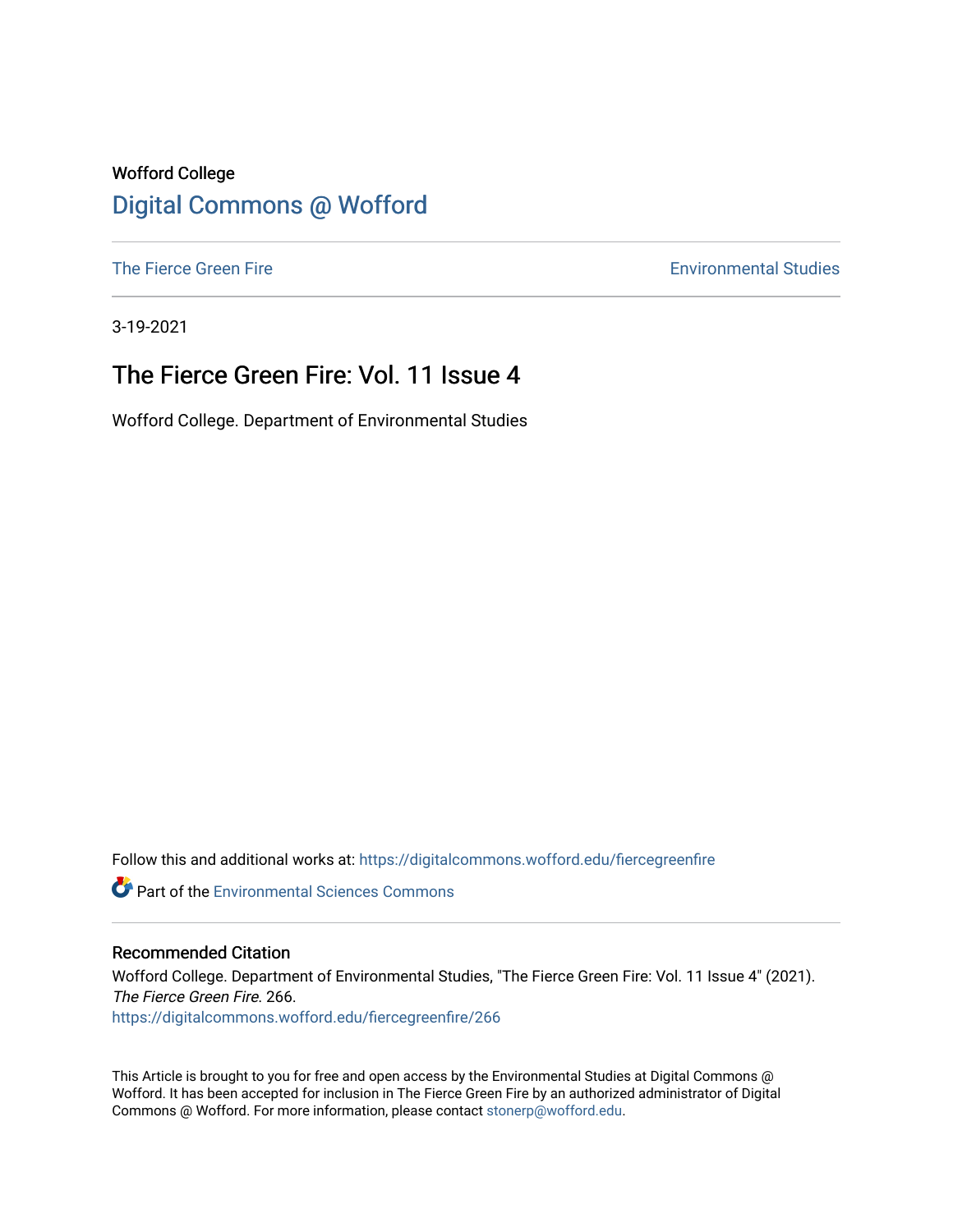

## Volume 11, Issue 4 *Furthering the Environmental Humanities in a Pandemic*



*Above: ASLE leadership team takes on strategic planning at their 2020 retreat in Portland, Oregon.*

*Below: Elected and appointed members of ASLE leadership team at the close of the 2020 retreat in Portland.*



*by Dr. Laura Barbas Rhoden* Where do you gather for animated conversations, laughter, and learning? For many of us in academia and creative endeavors, our professional organizations offer a place for dialogue and camaraderie. The [Association for](https://www.asle.org/)  [the Study of Literature and the](https://www.asle.org/)  [Environment \(ASLE\)](https://www.asle.org/) has been my primary professional organization, and I'm lucky to help sustain its work as Co-President with Dr. Bethany Wiggin, founding director of the [Penn Program](https://ppeh.sas.upenn.edu/)  [in Environmental Humanities.](https://ppeh.sas.upenn.edu/) What is ASLE and what does it do? ASLE is a professional organization that seeks "to inspire and promote intellectual work in the environmental humanities and arts." Founded in 1992, ASLE hosts biennial conferences, including the [2007 conference at](https://www.asle.org/conference/biennial-conference/archive/)  [Wofford College,](https://www.asle.org/conference/biennial-conference/archive/) which was my first ASLE conference. ASLE also has special interest groups; a premiere [journal;](https://www.asle.org/research-write/isle-journal/) international affiliates; and a mentorship program for graduate students and early career professionals. We award translation and subvention grants, book awards and graduate

student paper awards, and curate a repository of [Open Access teaching](https://www.asle.org/teach/teaching-resources-database/)  [resources](https://www.asle.org/teach/teaching-resources-database/) for the environmental humanities.

Being an officer during a pandemic has meant an opportunity to co-create new endeavors. Together with the managing director and executive council, as Co-Presidents, we've worked to elevate public environmental humanities work. We began 2021 with Public Writing & [Civic Engagement virtual](https://www.asle.org/stay-informed/asle-news/public-engagement-workshops/) workshops to further members' work in and with communities. Our [Spotlight series](https://www.asle.org/stay-informed/asle-news/spotlight-series-2021/) launches in March and features new creative, critical, and publicly engaged work by members. And in July, we'll host [a virtual conference on the theme](https://www.asle.org/stay-informed/asle-news/2021-virtual-conference-cfp/)  [of EmergencE/Y,](https://www.asle.org/stay-informed/asle-news/2021-virtual-conference-cfp/) a timely and compelling topic as we imagine and foster more just and sustainable futures together. We hope you're doing that, too, in whatever community you call yours!

*Dr. Barbas Rhoden is a professor of Modern, Languages, and Literatures at Wofford, and ASLE Co-President (2020-21)*